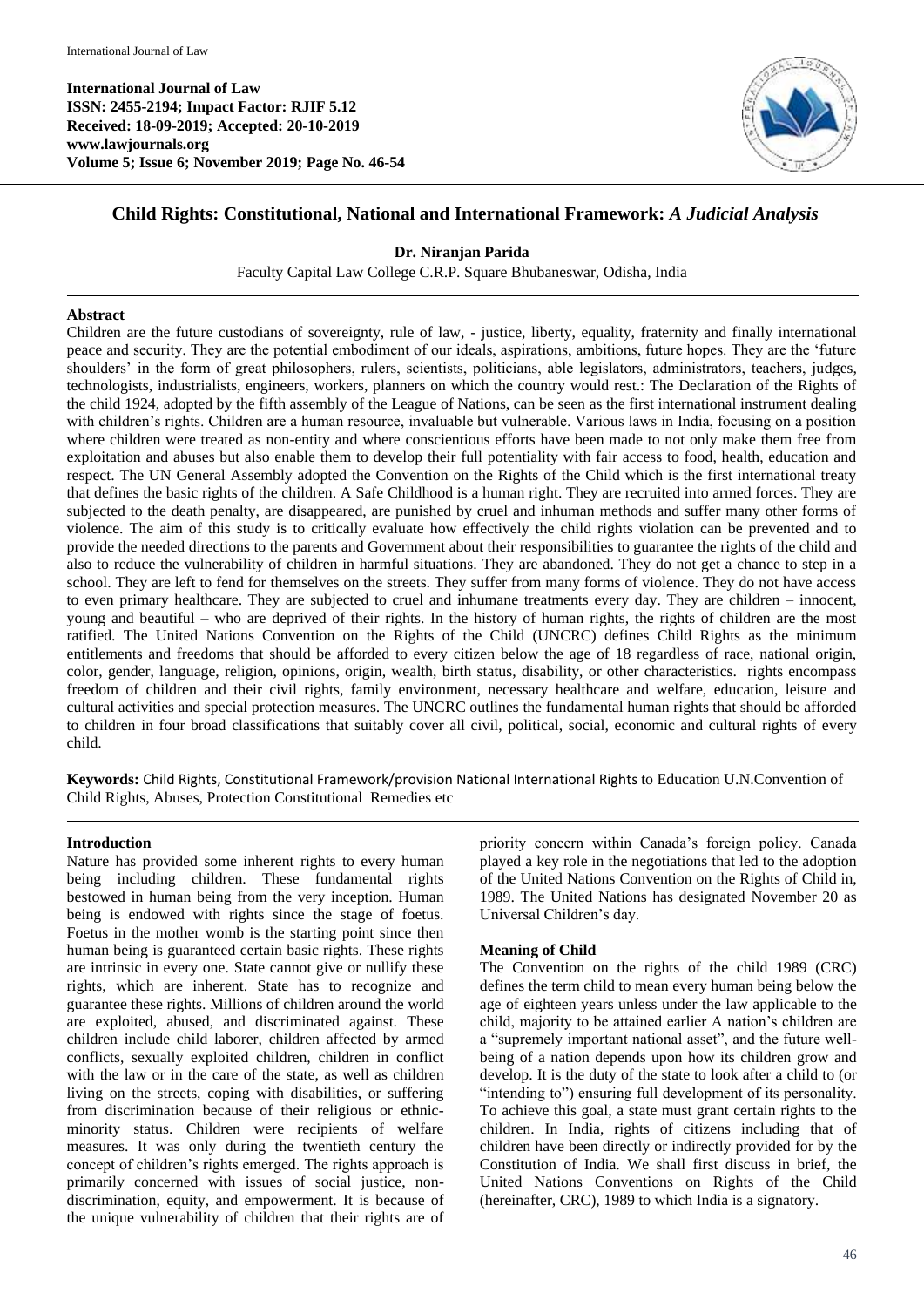### **Child Definition**

In India, the Census of India and the Constitution of India defines persons below the age of fourteen as children. The Children Act defines child as a person who has not att**a**ined the age of 16 years if it is a boy or 18 years if it is a girl. The man whose age is 21 years and the woman whose age is below 18 is kept in the category of child.

### **Aim to having children's rights**

Children's rights aim to ensure that each child has the opportunity to reach their full potential. Children's rights stipulate that all children without discrimination should be able to develop fully, have access to education and health care, grow up in an appropriate environment, be informed about their rights, and participate actively in society.

### **Objectives of the study**

- 1. All persons below the age of 18 are children.
- 2. Childhood is a process through which every human being passes.
- 3. Children have different experiences during childhood.
- 4. All children need to be protected from abuse and exploitation.

#### **Children Needs to Special Attention**

- 1. Children are more vulnerable than adults to the conditions under which they live.
- 2. Hence, they are more affected than any other age group by the actions and inaction of governments and society.
- 3. In most societies, including ours, views persist that children are their parents' property, or are adults in the making, or are not yet ready to contribute to society.
- 4. Children are not seen as people who have a mind of their own, a view to express, the capacity to make a choice and an ability to decide.
- 5. Instead of being guided by adults, their life is decided by adults.
- 6. Children have no votes or political influence and little economic power. Too often, their voices are not heard.
- 7. Children are particularly vulnerable to exploitation and abuse.

### **Child Right Issues**

The United Nations Convention on the Rights of the Child (CRC) represents a turning point in the international movement on behalf of child rights. This comprehensive document contains a set of universal legal standards or norms for the protection and well-being of children. Child soldiers, Juvenile life without Parole, The Right to Education are the major child right issues

### **Conventions on Rights of the Child and India**

Adopted by the United Nations in 1989, the CRC is an international agreement legally binding on the parties signatory to it. It has incorporated in its various articles rights of children without any discrimination whatsoever. It was ratified by India on 11 December 1992. It has a preamble setting out different principles the CRC is built upon

*Article 1*

Everyone under 18 years of age has all the rights in this Convention.

*Article 2*

The Convention applies to everyone whatever their race,

religion, abilities, whatever they think or say, whatever type of family they come from.

*Article 3*

All organizations concerned with children should work towards what is best for each child.

*Article 4*

Governments should make these rights available to children. *Article 5*

Governments should respect the rights and responsibilities of families to direct and guide their children so that, as they grow, they learn to use their rights properly.

*Article 6*

All children have the right to life. Governments should ensure that children survive and develop healthily. *Article 7*

All children have the right to a legally registered name, and nationality. They have the right to know and, as far as possible, to be cared for, by their parents. *Article 8*

Governments should respect children's right to a name, a nationality and family ties.

It is based on four basic principles:

- 1. Non-discrimination (Article 2)
- 2. Best Interest of the Child (Article 3)
- 3. Right to Life Survival and Development (Article 6)
- 4. Right to be Heard (Article 12)

### **The provisions of the CRC have been categorized as:**

**T I (Article 1-41):** It sets out the rights of children and obligations of governments. The rights can further be categorized as:

- **Survival Rights**: the right to life of child and access to basic necessities to existence such as adequate food, shelter, standard of living and medical requirements.
- **Development Rights**: the right to education, to practice the religion of own choice and cultural activities, freedom of thought and conscience, to play and leisure and to access to information
- **Protection Rights**: rights that protect children from abuses which may be consequential to several kinds of circumstances, such as children subject to procedures of criminal justice system, children in employment, children who are refugees, children who have undergone abuse or exploitation.
- Participation Rights: rights of children to participate in activities of the society, especially matters that may affect their life, to assemble peacefully and to join associations.

**T II (Article 42-45):** It contains provisions regarding implementation of the provisions of the CRC.

**T III (Articles 46-54):** It includes provisions for signing the convention by parties and rules and procedures thereafter for the purpose of ratification, enforceability, amendment, denouncement, etc. of the convention.

### **Three Optional Protocols to the CRC have been introduced which are:**

- Optional Protocol to CRC on Sale of Children, Child Prostitution and Child Pornography.
- Optional Protocol to CRC on the involvement of Children in Armed Conflict.
- Optional Protocol to the Convention on the Rights of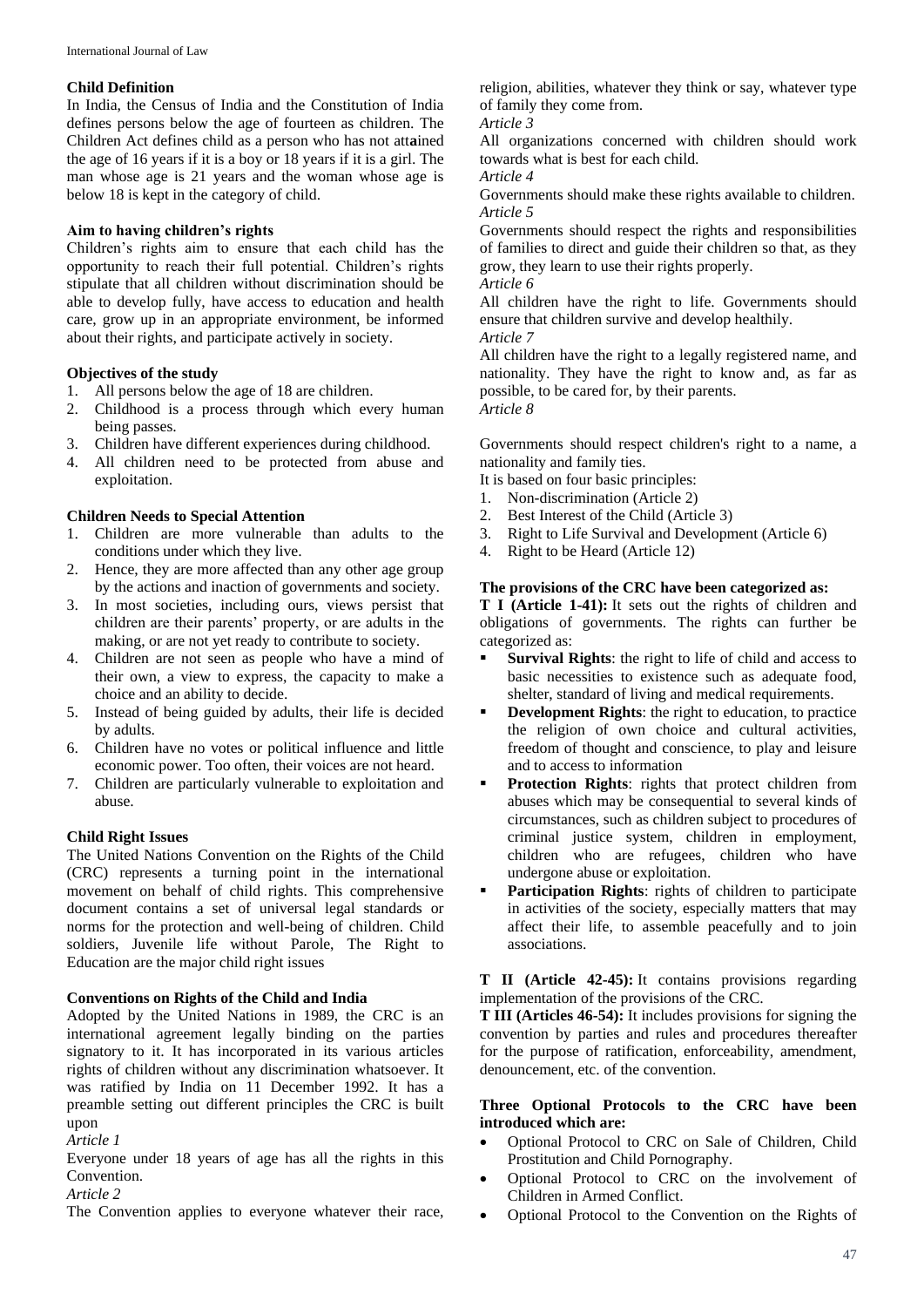the Child on a Communications Procedure. As of now India has not signed the third optional protocol.

### **Impact of the Convention of the Child Rights**

A milestone in the international human rights legislation, the 'Convention on the Rights of the Child' has been instrumental in putting all the issues pertaining to children issues on the global as well as national agenda. In addition to this, it has extensively mobilized actions for the realization of the rights and development of children worldwide. It was not an overnight initiative that resulted in the adoption of the Child Rights. It took several years of movements and activism on shaping favorable, positive and constructive attitudes toward children, and also inciting actions to improve their well-being. The enormous efforts involved toward the implementation of the Convention, the significant amount of resources committed to this cause, and the overall effectiveness of the systems put in place for the execution process have a bearing on the success of child well-being outcomes. Over the last 20 or so years, implementation of the Convention and its effect on child well-being varied from country to country and from one region of the world to the other. Based on analysis, there has been outstanding progress at a global level in addressing the issues related to children. These include progress in access to services, reaching their fullest potential through education, enactment of laws that upholds the principle of the best interests of child, and child survival .Though a noteworthy progress has been achieved, yet in developing countries, particularly India, there is still a long way to go in realizing the rights of children. Though all the relevant rules and policies are in place, there is a lack in enforcement initiatives. As barriers, there are several factors that forbid effective implementation of the laws. Due to relatively low success in achieving concrete child development outcomes in India, the condition of underprivileged kids and underprivileged youth is harsh and needs urgent attention. There is a need to intensify efforts for children welfare at all levels to implement the rules and provisions of the Convention and contribute to create a world suitable for children.

### **International laws**

## **1. UN Convention on the Rights of the Child**

India ratified the UN Convention on the Rights of the Child on 1992 and lists the following as the Rights of the Child,

- The Right to Survival: According to the convention, the Right to Survival includes the right to life, the attainable standard of health, nutrition and an adequate standard of living. It also includes the right to a name and nationality.
- The Right to Protection: According to the Convention, this right includes freedom from all forms of exploitation, abuse and inhuman or degrading treatment. This includes the right to special protection in situations of emergency and armed conflict. The aim is simple, to protect vulnerable children from those who would take advantage of them and to safeguard their minds and bodies.
- The Right to Development: This right includes the right o be educated, to receive support for development and care during early childhood and to social security. It also includes the right to leisure, to recreation and to cultural activities.

 Right to freedom of thought and expression: According to the Convention, the Right to Participation accords the child access to appropriate information and the freedom of thought and expression, conscience and religion.

# **Child Rights and the world**

People from across the world striving for social justice have often directed their efforts toward the most vulnerable in society—the children. From Princess Diana's charitable work on behalf of children to the efforts of activists like Grace Abbott and the youngest Nobel laureate in history— Ms. Malala Yousafzai, these famous children's right activists have put commendable efforts in helping improve the lives of the youngest citizens.

2014 Nobel Peace Prize awardees—Ms. Malala Yousafzai and Mr. Kailash Satyarthi have reminded us all of the need to keep on advancing in providing opportunities that has an important effect on all children. The opportunities are meant to be meaningful enough to allow them to learn and gain the mindsets and skills that would empower them to be free, develop themselves, their communities and the world.

Mr. Kailash Satyarthi's struggle to liberate children from child labour had cost him many life threats, including bullet wounds by those who exploit young boys and girls for economic gain. Wearing flak jackets, and armed with strong determination, he and his team raided many illegal factories and mines to rescue the children who are sold into servitude. It has been 30 years now since he started his movement. A movement that has one clear purpose—no child shall be a slave.

On the other hand, when one thinks of Ms. Malala Yousafzai, the first thing that pops in one's mind is education. The second is—education for girls. In 2009, when she was just 11, she wrote to BBC about the norm of banning female education under the Taliban regime in the Swat Valley (her hometown). Her article gained tremendous momentum worldwide. She started her fight for the education of girls at that small age and began to speak publicly and to the press, which caused her and her family receives constant death threats.

"I strongly feel that this is a big honor to hundreds of millions of the children who have been deprived of their childhood and freedom and education." – Mr. Kailash Satyarthi.

"I speak not for myself but for those without voice... those who have fought for their rights... their right to live in peace, their right to be treated with dignity, their right to equality of opportunity, their right to be educated." – Ms. Malala Yousafzai**."**

### **How to report a child abuse**

- first and foremost step to be taken for a child in distress is giving moral support to him or her. It is essential for children to be supported and brought back into their comfort zone if they have been subjected to abuse.
- ce may be contacted on their hotline number, i.e., 100 for immediate assistance. Thereafter, a complaint can be made with the Police by lodging a FIR at the nearest Police Station.
- Police, upon lodging of the FIR, starts the investigation if such cognizable offence as reported was committed under the jurisdiction of the Police Station where FIR was lodged.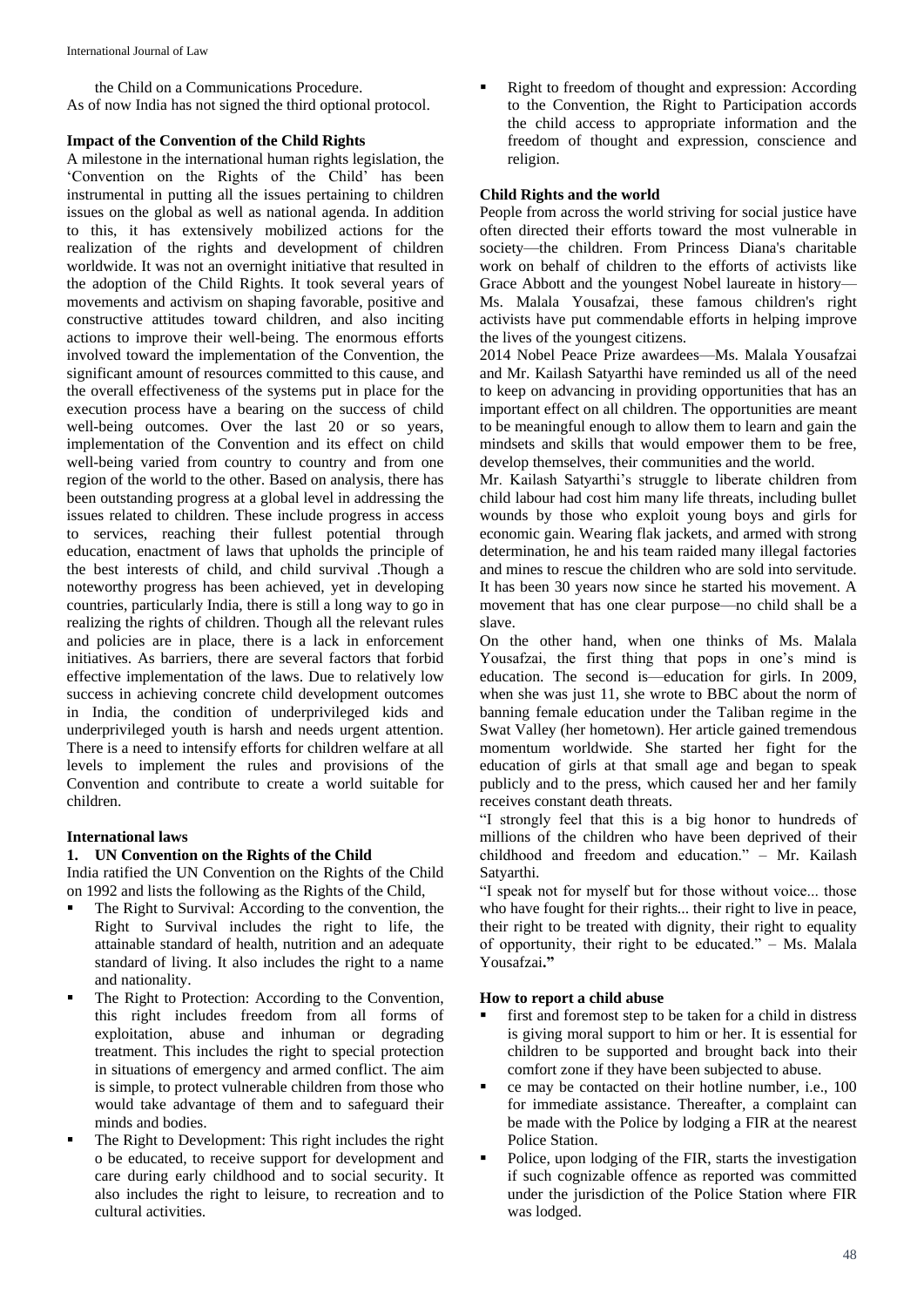- If the cognizable offence was not committed under the jurisdiction of the said Police Station, the police shall register a zero FIR and send it to the Police Station having jurisdiction over the matters of the place where the offence was committed. The Police Station with appropriate jurisdiction commences the investigation.
- Photographs or video clips or voice recordings of the child abuse may be taken as evidence and shared with Police in order to strengthen the case against the accused. Such kind of evidence shall not be circulated, transmitted or made available to anyone except the authorities or the court (for the purpose of proof) in cases relating to sexual offences against the children and identity of the victim shall not be disclosed to the public or unauthorized people.
- If it so happens the police station refuses to lodge an FIR or to record any information, a copy of such information shall be sent to the Superintendent of the Police or the Assistant Commissioner of Police in writing, along with the statement that the approached Police Station refused to lodge the FIR or record the information in question. A copy of the writing must also be sent to the Commissioner of Police, the Deputy Commissioner of Police and the Senior Police Inspector.
- Alternatively, ChildLine can be approached by dialing 1098 to report any child abuse and seek assistance. ChildLine India Foundation is the nodal agency of the Union Ministry of Women and Child Development acting as the parent organization for setting up, managing and monitoring the CHILDLINE 1098 service all over the country. It is toll-free and 24 hours accessible number.
- Various NGOs are working for the protection of rights of children; their help may be taken to secure the rights of children or to bring to justice the offenders who infringe such rights. Some of the reputed NGOs working for the welfare of children are HAQCRC, Cry, etc.
- After official reporting of abuse and lodging of FIR, the matter goes to competent court and case is initiated by the State against the accused.

### **Constitutional provisions regarding rights of children**

The Preamble of the draft bill states that it is put into effect the Right to Free and Compulsory Education to all children in the age group of  $6 - 14$  years. The Constitution of India is the basic law of the country that includes the fundamental rights and directive principles for every citizen. The fundamental rights in the Constitution of India impose on the state a primary responsibility of ensuring that all the needs of children are met and that their basic human rights are fully protected. Fundamental rights if violated can be brought before the courts. Directive Principles lay down the guidelines the Government have to follow. If they are violated, they cannot be taken before the courts but because of judicial interpretation, many of the directive principles have now become enforceable through legal actions brought before courts. The Constitution in its Part III (Fundamental Rights) and Part IV (Directive Principles of State Policy) guarantees under the articles mentioned below, rights to the children of India:

# **Part III:**

- **Article 14:** Citizens of India, including children, must be treated equally before law and must be given equal protection by the law without any discrimination or arbitrariness.
- **Article 15(3):** Discrimination is prohibited by the constitution. However, it shall not hold a ground to prevent the state from making special provisions for women and children for their benefit.
- **Article 21:** No person shall be deprived of his life or personal liberty without due process of law. A person has the right to adequate food, shelter, clothing, etc. Such life shall not mean mere animal existence.
- **Article 21A**: The State shall provide free and compulsory education to all the children falling in the age group of six to fourteen years in such manner as the State may, by law, determine.
- **Article 23:** Prohibits trafficking in human beings and beggar or any other form of forced labour.
- **Article 24:** Prohibits employment of children under the age of fourteen years in a factory, mine or in any other hazardous employment.

# **PART IV:**

- **Article 39 (e):** The state shall thrive to ensure that the tender age of children is not abused and that citizens are not forced by economic necessity to enter avocations unsuited to their age or strength.
- **Article 39 (f):** The state shall ensure children are given opportunities and facilities to develop in a healthy manner and in conditions of freedom and dignity. It must also be ensured that childhood and youth are protected against exploitation and against moral and material abandonment.
- **Article 41:** The state is obliged to, within its economic capacity and development, secure provisions for educational opportunities and facilities.
- **Article 44:** The state shall make all possible efforts to secure a Uniform Civil Code for all the citizens, thereby implying a uniform code for the adoption of children.
- **Article 45:** The state shall endeavor to provide free and compulsory education to children until they attain they age of fourteen years.
- **Article 46:** It is the duty of the state to promote the educational and economic interests of weaker sections of the society with special care and therefore, the children therein.
- **Article 47:** The state is duty-bound to raise the level of nutrition and the standard of living and to improve public health, including that of children.
- **Article 51 (c):** International laws and treaties shall be respected by the state to every possible extent, including the CRC and its optional protocols, Optional Protocol to CRC on Sale of Children, Child Prostitution and Child Pornography and Optional Protocol to CRC on the Involvement of Children in Armed Conflict.
- **Article 51 A (k):** It shall be the duty of every citizen of India who is a parent or guardian to provide opportunities for education to his child or, as the case may be, ward between the age of six and fourteen years.
- **Article 243G** provides for the institutionalization of child care by seeking to entrust programs of Women and Child Development to Panchayat (Item 25 of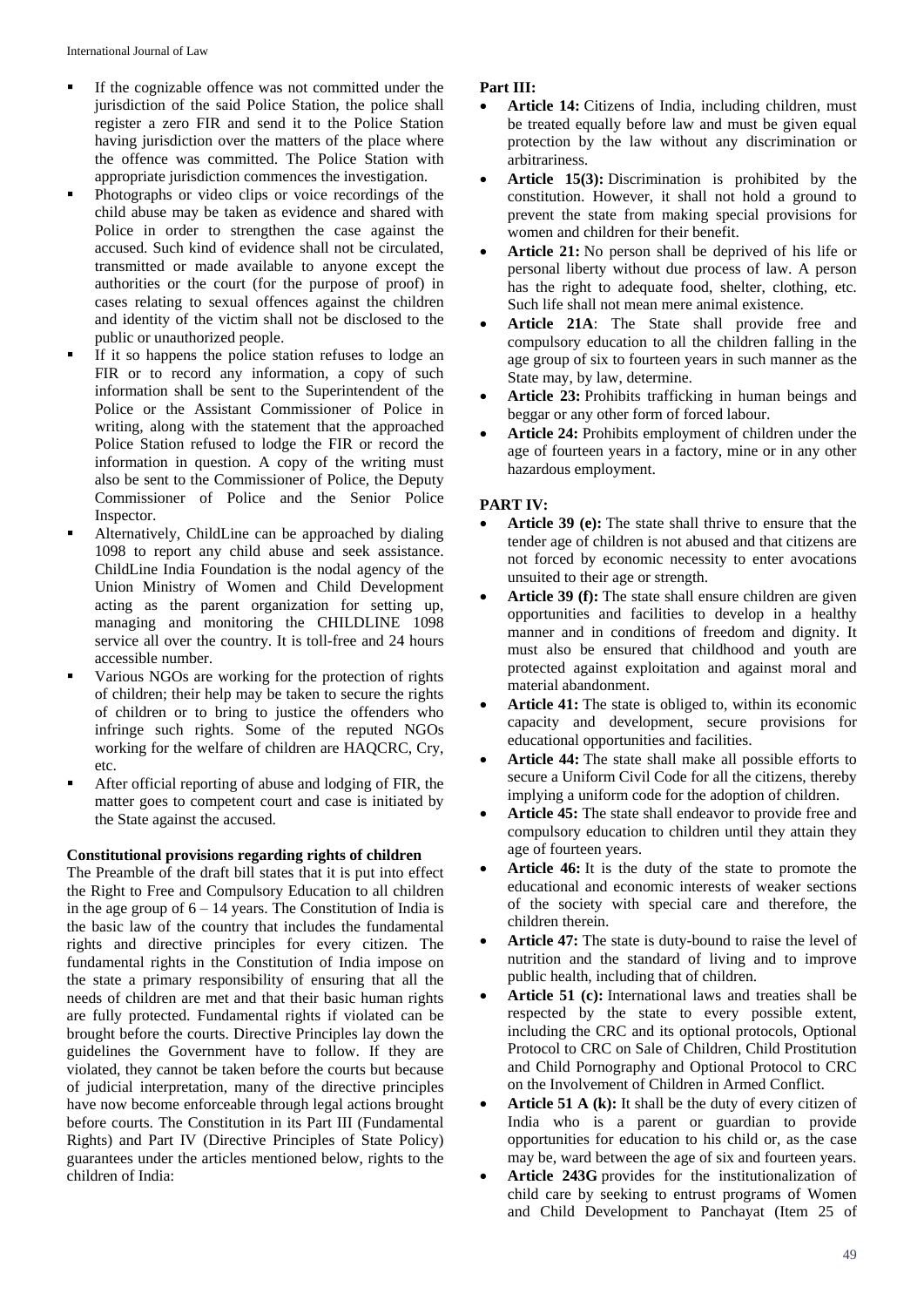Schedule 11).

# **Constitutional Remedies when Rights of Children are Infringed**

If the above-mentioned fundamental rights are infringed, the appropriate courts may be approached. The constitution has provisions for constitutional remedies in article 32 and article 226.

- **Article 32:** A person has right to move to the Supreme Court to protect his fundamental rights. It is also a fundamental right.
- **Article 226:** A person my approach High Court by virtue of this article to get his rights protected, not necessarily fundamental rights.

### **The courts, for the purpose of protecting the rights they are authorized to, may issue writs:**

- **Habeas Corpus:** literally translating to "you may have the body", a person, whether or not a child, who is detained, whether in prison or privately, is directed to be produced before the court. If found that such detention was illegal, he is released.
- **Mandamus**: meaning 'we command', mandamus issued by Supreme Court or High Court orders the lower courts/tribunals/public authorities to perform a public or statutory duty which they are obliged to perform but have failed to do so.
- **Prohibition:** it is issued by the Supreme Court or the High Courts, to prohibit inferior courts under them from transgressing the limits or powers vested in them.
- **Certiorari:** it enables a superior court to quash an order already passed by the inferior court/tribunal/quasijudicial authority.
- **Quo warranto**: it literally means by what right. It is issued to restrain a person from holding a public office he is not entitled to hold.

### **The writs may be extended to the lower courts by the parliament.**

Since children are unable to access the legal system by themselves, a Public Interest Litigation may be filed in the Supreme Court or the High Courts by a public spirited individual or a non-governmental organization against the Central Government or State Government or any of their respective agencies by the virtue of A.32 and A.226 for protection of the rights of the Children.

# **Other Legislations / Policies in India:**

Some of the important legislations and policies in India to safeguard the rights of children are:

- **Indian Penal Code, 1860:** The Indian Penal Code by its various sections specifically protects children and their rights. Some of these sections are:
- **S.83:** Nothing is an offence which is done by a child above seven years of age and under twelve, who has not attained sufficient maturity of understanding to judge of the nature and consequences of his conduct on that occasion.
- **S.292 & 293:** Selling, distribution, publishing, public exhibition or circulation of obscene material such as books, magazines, drawings, paintings, etc. is prohibited under Section 292. Whoever sells, lets to hire, distributes, exhibits or circulates to any person under the age of twenty years any such obscene object

as is referred to in Section 292, or offers or attempts so to do, shall be punished more severely.

- **S.305:** Abetment of the commission of suicide of a person below the age of 18 years is punishable under this section.
- **S.317:** Abandonment or exposure of a child for the purpose of abandonment by any of the parents or a person having the care of such child is a punishable offence.
- **S.361:** This section deals with punishing offenders who kidnap a child (male if below 16 years of age and female if below 18 years of age).
- **S.363A:** Kidnapping or maiming children for the purpose of begging has been stated to be a punishable offence under this section.
- **S.366A:** Inducing of a minor girl under the age of 18 years to do any act that may force or seduce her to illicit intercourse with another person is punishable under S.366A.
- **S.366B:** It is a punishable offence to import a girl under 21 years of age into India from a country outside India or from Jammu and Kashmir intending that she may be forced or seduced to illicit intercourse with another person.
- **S.369:** Kidnapping a child under the age of 10 years with the intention to steal from such child is an offence.
- **S.372 & 373:** Selling, buying or hiring a person under 18 years of age for the purpose of prostitution or illicit intercourse with any person, or for any unlawful or immoral purpose is a punishable offence.
- **S.375:** A man is said to commit "rape" if has sexual intercourse with a woman with or without her consent when she is under the age of 16 years.
- **S.376:** The section provides for stringent punishments if:
	- rape is committed by management or staff of Remand Home or any other place of custody established by law or children's institution,
	- rape is committed upon a woman under 12 years of age,
	- $\blacksquare$
- $\blacksquare$

# **Gang rape is committed.**

**S.376C:** When the Superintendent or manager of a remand home or any other place of custody established under law of 'children's institution' induces or seduces a woman into sexual intercourse by taking advantage of his official position, he is entitled to stringent punishment under this section.

These sections specifically protect the rights of children. Other sections applicable to punish offenders for a crime can also be invoked to protect the children against such offenders.

- **Guardians and Wards Act, 1890:** The act supersedes all the laws regarding guardianship of a child. It is a universal code specifically designed for Muslims, Paris, Christians and Jews as their personal laws don't allow full adoption but only guardianship.
- **Child Marriage Restraint Act, 1929 (Amended in 1979):** It restraints child marriage until the minimum age, i.e. 21 for male and 18 for female, has been attained by them. It applies to the people of all the religions.
- **Immoral Traffic (Prevention) Act (Amended in**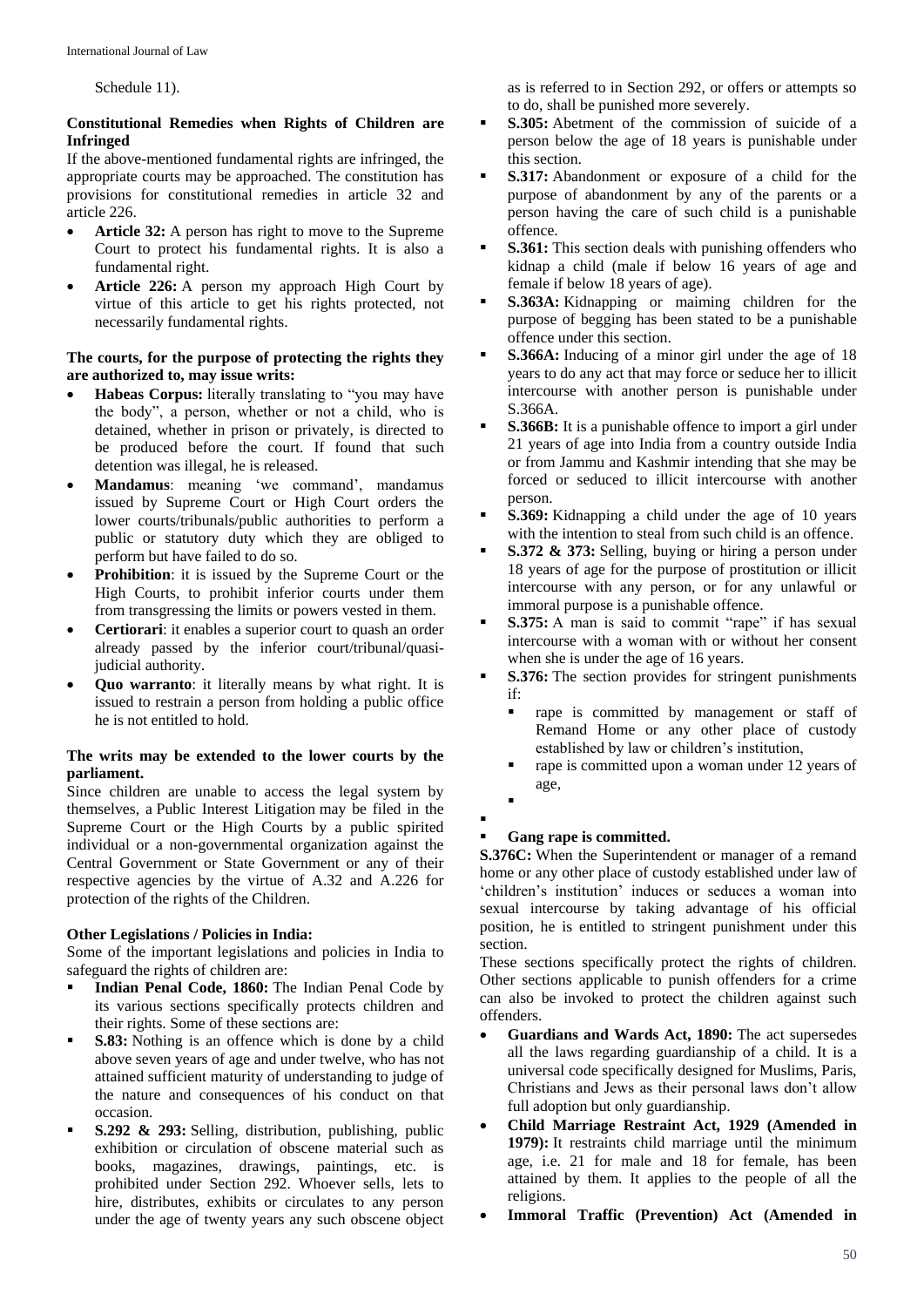**1986), 1956:** This act with respect to children deals with person(s) who procure or attempt to procure any child for prostitution or person(s) who are found with a child in a brothel (it is presumed child has been detained for the purpose of prostitution) and punishes them. It also provides for the due care of rescued children.

- **The Women's and Children's (Licensing) Act, 1956:** The Act was enacted with an object to protect women and children from exploitation and inhuman activities going on in institutions. It mandates the institutions for women and children to get a license from the licensing authority before establishing or maintaining the institution.
- **Probation of Offenders Act, 1958:** This act with the help of the Juvenile Justice Act, 2000 tries to ensure that no person under the age of 21 years faces imprisonment.
- **National Policy for Children, 1974:** It is the first written policy for the children in India. It aims at providing better enforcement of constitutional rights of the children along with those granted by the CRC. Some of the provisions include free education, comprehensive health and nutritious plans, etc.
- **Bonded Labour System (Abolition) Act, 1976:** The act aims at eradicating the bonded labour system in India which exploits the weaker sections of society, especially children.
- **Child Labour (Prohibition and Regulation) Act, 1986:** This act regulates the working conditions for children in employment and prohibits working of children in certain kinds of employments.
- **National Policy on Education, 1986:** The policy is extensive in nature and elementary; university and adult level education, all fall under its scope. It tries to remove inequality by making special provisions for women and other weaker sections of society such as Schedule Castes, Schedule Tribes, etc.
- **National Policy on Child Labour, 1987:** The act endeavors to eradicate child labour from Indian society wherever necessary.
- **Juvenile Justice (Care and Protection of Children) Act, 2000:** This act is one of the important acts in India for the children in need of care and protection and also children in conflict with the law. It requires that the state provides free legal support to the juveniles, and proper care and protection is provided to those in need. It also calls for a child-friendly approach in adjudication and disposition of matters involving children.
- **The Pre-Natal Diagnostic Techniques (Regulation and Prevention of Misuse) Amendment Act, 2000:** The main objective of the Act is to regulate and prevent the pre-natal sex determination in order to prevent female foeticide.
- **National Health Policy, 2002:** This is the second National Health Policy, after the first in 1983. The policy provides for Universal Immunization Programmes, health care related education in schools and free regular health checkups at schools etc.
- **Protection of Children from Sexual Offences Act, 2012:** The act aims at punishing the offenders who are guilty of sexual offences against children below the age

of 18 years of age. It also lays down procedures for the trial, such as, the name of child victim shall not be disclosed, proceedings of the case are to be conducted in court with cameras recording the trial, accused is not to be kept in-front of the child victim during examination or cross-examination, etc.

# **Some more laws and policies in India for children can be found in**

- 1. Factories Act, 1948 (Amended in 1949, 1950 and 1954)
- 2. Hindu Adoption and Maintenance Act, 1956
- 3. Orphanages and Other Charitable Homes (Supervision and Control) Act, 1960
- 4. Prevention of Illicit Traffic in Narcotic Drugs and Psychotropic Substances Act, 1987
- 5. Schedule Caste and Schedule Tribes (Prevention of Atrocities) Act, 1989
- 6. Infant Milk Substitutes, Feeding Bottles and Infant Foods (Regulation of Production, Supply and Distribution) Act, 1992
- 
- 7. National Nutrition Policy, 1993 8. Transplantation of Human Organ Act, 1994
- 9. Information Technology Act, 1996
- 10. The Pre-Natal Diagnostic Techniques (Regulation and Prevention of Misuse) Amendment Act, 2002
- 11. National Charter for Children, 2003
- 12. National Plan of Action, 2005
- 13. Prohibition of Child Marriage Act, 2006
- 14. Juvenile Justice (Care and Protection of Children) Act (Amendment, 2006), 2006
- 15. The Right of Children to Free and Compulsory Education Act, 2009
- 16. The Child Labour (Prohibition and Regulation) Amendment Bill, 2012
- 17. The National Policy for Children, 2013
- 18. Juvenile Justice Rules Gazette Notification, 2016
- 19. The Rights of Persons with Disabilities Bill, 2016

# **Landmark Judgements**

- **P. Unni Krishnan vs. State of Andhra Pradesh:** Right to education, in this case, was included under the right to life by the Hon'ble Supreme Court of India. The court observed that 'education is a preparation for a living and for life' and thereafter concluded with the statement 'we hold that every citizen has a "right to education" under the Constitution. The State is under an obligation to establish educational institutions to enable the citizens to enjoy the said right.'
- **C. Mehta vs. State of Tamil Nadu:** Employers of children in matchsticks and crackers factory were punished with fine of Rs.20,000 for every child employed in contravention of the provisions of the Child Labour (Prohibition and Regulation) Act. Such children were directed upon discontinuation of their employment to be assured education in a suitable institution by the state government.
- **Bandhua Mukti Morcha vs. Union of India:** Bandhua Mukti Morcha is an organisation that works for the release of bonded labourers in India. They sent a letter to the Supreme Court regarding bonded labour going on in Faridabad district of Haryana in 'inhuman and intolerable conditions. The court converted the letter into a writ petition, and after confirmation by the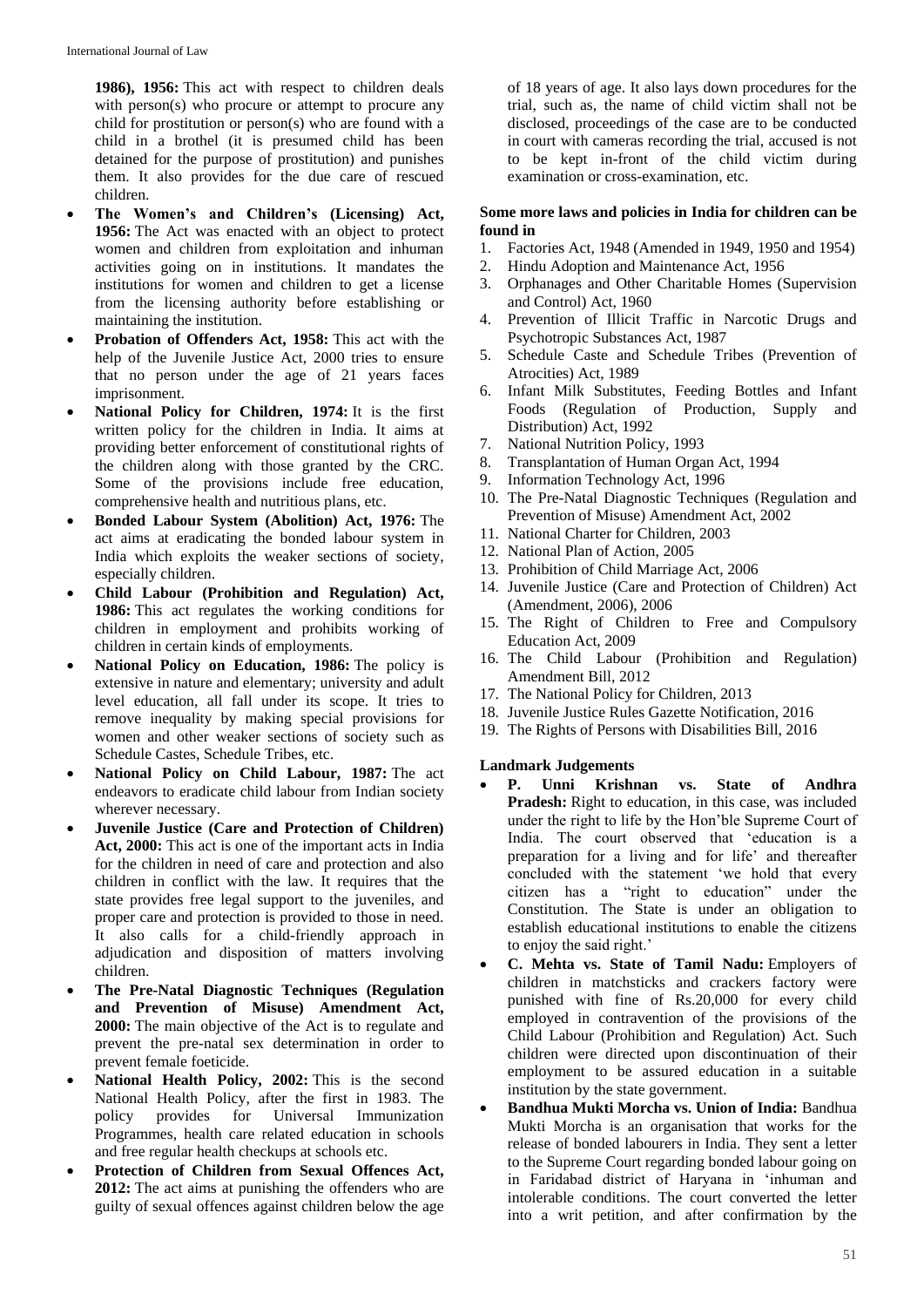investigating team appointed by the court of the existence of the said bonded labour system, the court directed:

- o The State Governments to constitute Vigilance Committees in each district and its subdivisions.
- o The District Magistrate to take up as top priority the task of identification of bonded labour.
- o The State Government to concentrate on rehabilitation of bonded labour and evolve effective programmes for this purpose.

**Lakshmi Kant Pandey vs. Union of India:** The petition was initiated by a letter by Lakshmi Kant Pandey accusing the social organizations and voluntary agencies involved in work of offering Indian children for adoption to foreign parents of malpractices. The Supreme Court after due investigation laid down certain safeguards to be followed during inter-country adoptions:

- Every application from a foreigner desiring to adopt a child must be sponsored by a social or child welfare agency recognized or licensed by the government of the country in which the foreigner is resident.
- The Government of India shall prepare a list of social or child welfare agencies recognized or licensed for intercountry adoption.
- $\blacksquare$  The social or child welfare agency sponsoring the adoptive foreign parent must conduct a home study through a professional worker. The home study report should contain particulars, such as the personality of husband and wife, description of the home, relationship with community, accommodation for the child, etc.
- Progress reports must be sent to the concerned social or child welfare agency in India in respect of the child until the adoption is affected by the social or child welfare agency sponsoring the adoptive parent.
- Only social or child welfare agencies recognized or licensed by the government of India can process an application from an adoptive foreign parent. Private adoptions conducted by unauthorized individuals or agencies are prohibited.
- Central Adoption Resource Agency (CARA) suggested to be established to act as a clearing-house for information regarding the children available for intercountry adoption.
- The social or child welfare agency which is looking after the child selected by a prospective adoptive foreign parent may legitimately receive maintenance expenses from such adoptive parents, not exceeding Rs. 60/- per day. Unreasonable demands made by social or child welfare agencies as maintenance charges and medical expenses is not appreciated and requires curtailment.
- An application for adoption by adoptive foreign parents is to be placed before the High Court or the District Court, and the same is to be scrutinized by a Scrutinizing Agency, such as the Indian Council of Child Welfare or the Indian Council for Social Welfare. Appropriate orders will be passed by the Court based on the report of the Scrutinizing Agency.
- In case the biological parents of the child being given in adoption are known, they should be helped to understand all the implications of adoption, including

adoption by a foreigner and prohibition on them contacting the child in future. A period of three months must be given to the biological parents to reconsider their decision. Once the decision is taken and not reconsidered, the decision to give the child in adoption is irrevocable and the procedure for adoption may commence.

- Great care has to be exercised in permitting the child to be given in adoption to foreign parents to avoid abandonment of the child by the adoptive parents, moral or sexual abuse or forced labour of the child, and to avoid the child to be placed in a worse situation than that in his country.
- This judgment mainly relates to destitute or abandoned children offered for adoption, and not to children living with biological parents.

# **Suggestive Measures -Rights of the children in India**

Although we all have read and heard about human rights but people talk lesser about children's rights because people think that they are children, so what kind of rights children can have? But for the kind information of such ignorant persons we made this article so that rights of the children can also be known by parents and other civilians. The declaration related to the rights of children is the most obvious and comprehensive in the International Human Rights law. In the article 54 of the International Human Rights, the rights like financial, social and political related to children are given together.

## **Prohibition of Child Marriage Act 2006**

Prohibition of Child Marriage Act 2006 in India was implemented from November 1, 2007. UNICEF has defined the marriage of girls before the age of 18 years as a child marriage and for boys this age is 21 years and its violation is considered as the violation of human rights. The government of India passed The Child Marriage Act 2006 to prevent the child marriages in India. Child Marriage Restraint Act, 2006 was brought in place of Child Marriage Restriction Act -1929.

# **Child Labor (Prohibition and Regulation) Act, 1986**

The most controversial legislation related to children's right in India is "Child Labor (Prohibition and Regulation) Act, 1986. This Act has clearly mentioned that how children can work and where they can't work?

# **Right to Education**

Article 21-A has been included as a fundamental right in the Indian Constitution by the 86th Constitution Amendment Act, 2002, in which provision has been made to provide free and compulsory education to all children under the age group of 6-14 years. This law compels all the government aided\private schools in India to provide 25% seats to the children of economically backward sections of the societies.86th constitutional Amendment – Right to Education, is a fundamental right. It was after a long struggle that the 86th constitutional amendment to make the right to education as a fundamental right in 2002 was made. The State laws have not yet been drafted. The Government of India has prepared a draft bill on the Right to Education Bill, 2005, seeks to give effect to the 86th constitutional Amendment.

The father of modern education—John Amos Comenius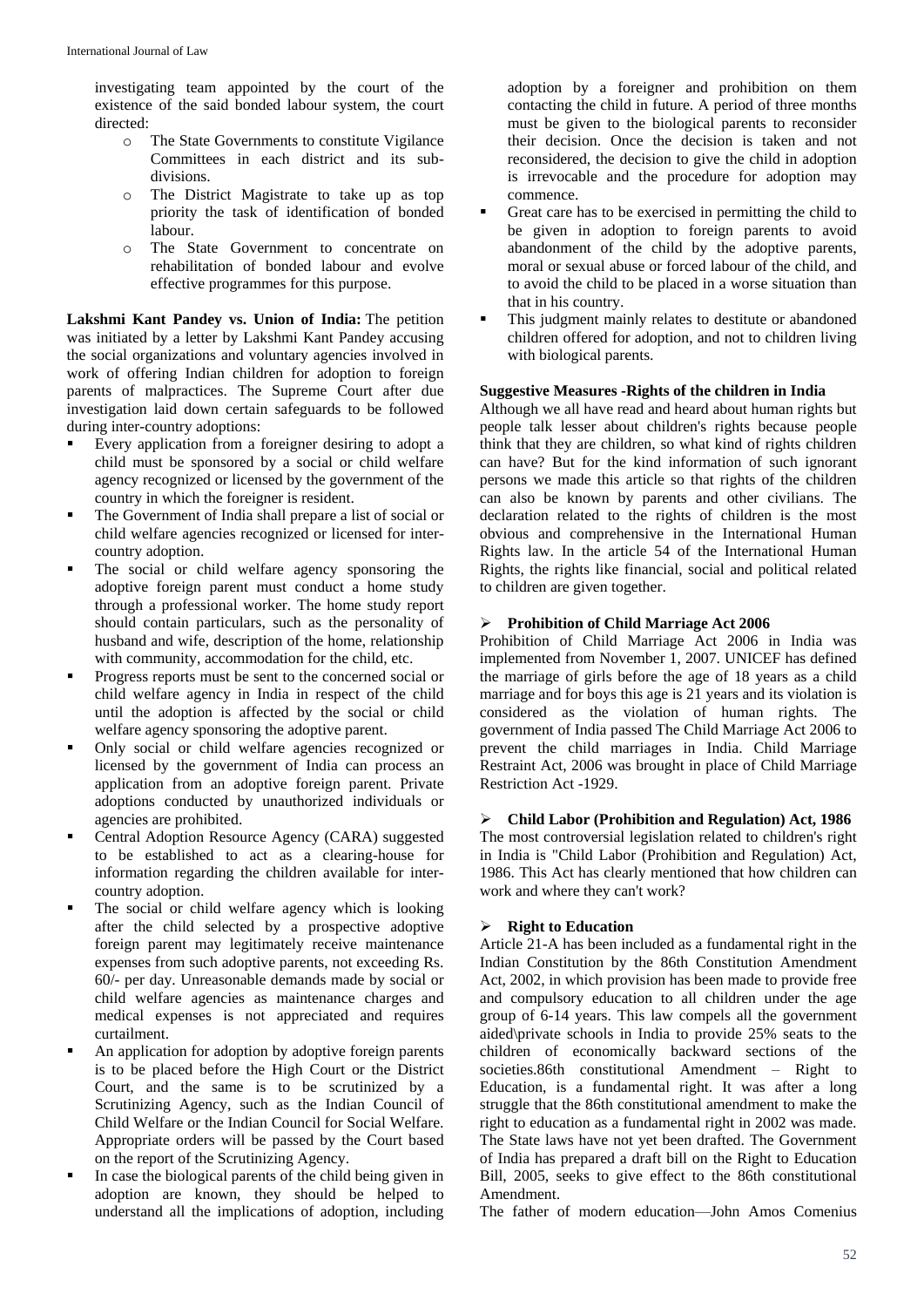proposed – "all persons should be educated, so we could have peace in the world". Visionaries of the world understood that peace meant guaranteeing every person certain right that are conditional for humanity—education being one of the most important. The addition of the Right to Education (RTE) in the Universal Declaration of Human Rights in 1948 was the beginning of a remarkable expansion of educational opportunities around the world. The parliament of India enacted the Right of Children to Free and Compulsory Education Act or Right to Education Act (RTE) on August 2009. The same got enforced on April 1st 2010.As per the act, education is a fundamental right of every child who is between 6 and 14 years old. The act also states that until the completion of elementary education, no child shall be held back, expelled or required to pass a board examination. There is also a provision for special training of school drop-outs to bring them up to par with students of the same age. As a charity for child rights, Smile Foundation has been providing education to marginalized children in poor rural and urban communities in 25 states of the country. Its flagship programme - Mission Education exemplifies the global struggle for universal education. The programme has succeeded in bringing more than 200,000 children to school since its start in the year 2002.Underprivileged kids lag at all stages of education. When earning a livelihood and taking care of the members of the family becomes a primary matter of concern in one's life, education stands a little or, very often, no chance of pursuance. For the millions of underprivileged people in India, education is a high-priced luxury, and this negative outlook continues on with every new generation. Poverty damages childhood with significant effects on a child's physical and mental health, as well as educational achievement. It limits the expectations of the child's ability to perform well in school, constantly reminding him/her of the miniscule chance he/she has to overcome adversity and poverty. With its development interventions that are focused on social welfare of children, Smile Foundation has raised those expectations among the hardest-to-reach children. Recent mark-sheets of the students in all ME centers has shown Smile Foundation primary school students outperforming their peers, with a very high passing rate. Last year, 51% of the total beneficiaries in Mission Education centers across India were girls. Also, 87% of the total eligible students are successfully mainstreamed in private and government schools.

# **Child Trafficking**

According to UNICEF, any person under the age of 18 is recruited, transported, transferred or sheltered for the purpose of exploitation within or outside the country, then it falls under the crime of child trafficking.

#### **The Protection of Children from Sexual Offences Act (POCSO Act) 2012**

There are 53% of children in India face child sexual abuse in some form. Therefore, in India this act has been implemented for both male and female. This law prohibits the display of pornography in front of the children and any kind of involvement of the children in pornographic content and even storage of pornography related to children is also an offence. This act makes child sexual abuse a punishable offence.

### **Juvenile Justice (Care and Protection of Children) Act, 2015**

The Juvenile Justice (Care and Protection of Children) Amendment Bill 2015 has been passed by the Rajya Sabha. It was introduced in Parliament in 2014 after public outrage because one of the offenders in the 2012 gang rape case was a few months short of 18 years of age. The bill had already been passed by the Lok Sabha. Now the age of a Juvenile is reduced to 16 years.

## Conclusion

Children, owing to their developing mind are vulnerable to the environment they are in. It is of utmost importance that such environment is made suitable for their growth and development, regardless of whether such child is in conflict with law or not and be given adequate care and protection of the law. No nation can flourish if children of such nation suffer, therefore India with the help of various international, national and state mechanisms tries to secure the rights of the children as has been discussed above. Legal reform alone cannot bring justice to the child. Undoubtedly, the most effective preventive measure is awareness of such possible abuse and how to deal with it amongst the various service providers – the doctors, teachers, lawyers, judges, police, volunteers, parents, trade unions, and social workers – so that they can significantly reduce the risk of abuse, if it does occur, by responding appropriately. Thus, to conclude these challenges have to be rapidly addressed. And above all, the core value of the universal legal principle that policies be made, structures and processes be established, and actions be taken that are always and invariably in the best interest of the child should be followed. Child is a bud, let it blossom as a flower with nutrition of rights, with fruits of freedom and with care and attention not only from parents but also from the state under the auspices of the society. The struggle for realization of the rights of the child is going to be a long journey. So, in the concluding remarks it can be said that the children also have some rights which must be respected by every individual of the society. Children must not only be respected for their innocence but also for their contribution in the development of the future of the country.

### **References**

- 1. United Nations Convention on Rights of the Child, 1989, 1992.2006.
- 2. Protection of Children from Sexual Offences Act, 2012 (7431KB)
- 3. Bajpal Asha, (2006). "Child rights in India: Law, Policy and Practice, New Delhi, 2nd Edition, pp.10 to 30
- 4. Kagzi, (2001). "Constitution of India", Indian Law House, New Delhi, 6th Edition, Volume II
- 5. Sreenivasulu, N.S (2008). Human rights: Many sides to a coin, Regal Publications, New Delhi, pp.45 to 56
- 6. Department of Women and Child Development Annual Report - 2017-2018 Government of India, Ministry of Women & Child
- 7. Tata Institute of Social Sciences, Centre for Socio legal Studies and Human Rights, Professor Asha Bajpal, Law relating to Child Protection, Pp:1-2
- 8. Franklin, B. (2001) "The new handbook of Children's Rights: Comparative policy and practice" Routledge.p19
- 9. Freeman, M. (2000) "The Future of children's Rights," Children and Society. 14(4) p277-93